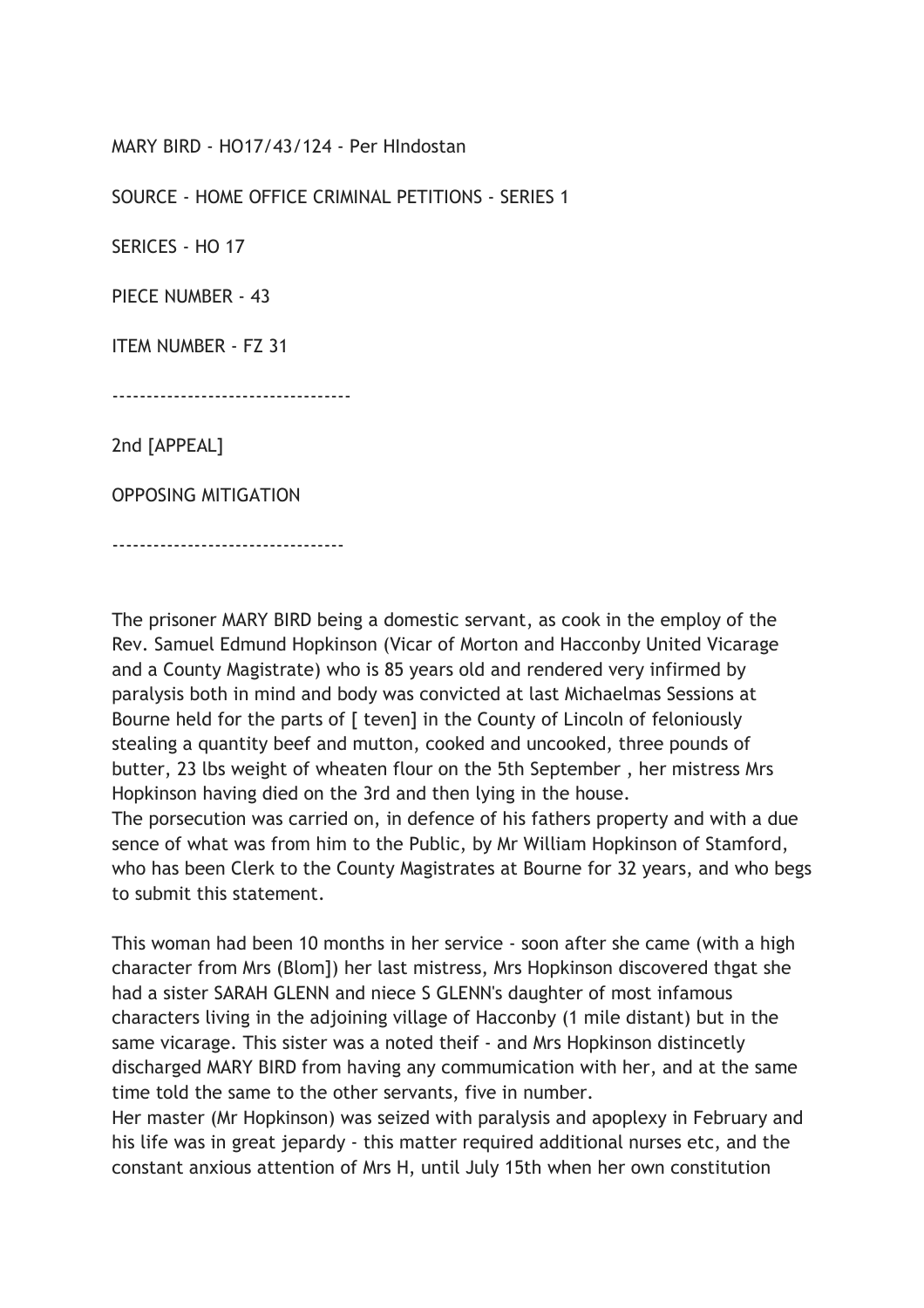gave way and she died as above on Monday 3rd September. In April last, in the midsts of her cases in her husband, sick chamber Mrs H explained to her son that she could not strictly mind her kitchen and her strong suspicions that MARY BIRD robbed her weekly, and particularly mentioned that more soap was used in the frequent washed, an enormous quantity of flour, butter, meat etc, and that she could not make it out, altho' she strongly suspected that the sister at Hacconby was the medium of conveyance.

W H did not enter into these suspicions at the time, and as he thought his father's dissolution as likely to take place, he pointed out the inconvienence of changing servants in that precarious state of things and indeed, from the civil behavior of MARY BIRD, was himself deceived, and belived her incapable of such ingratitude towards the kindest of mistresses, so that his mind was prejudiced in her favor. On 5th September (2 days after his mothers death) conviction of her guilt was forced upon his mind by the accidental discovery of the articles in question - he at the same time discovered that she had been in the habit thro' her sister of purchasing wearing apparel with the produce of her plunder.

She was apprehended at 8 in the morning on the charge of which she was convicted on trial. She was taken by the constable thro' Hacconby to the magistrate at Rippingdale 1 mile beyond Hacconby at 11 o'clock in the morning. At 12 the same day the sister from hacconby is seen at Morton inquiring about her sister - and at 1 she is seen going from her house at hacconby woth abundle in a direction towards a small piece of land (1 mile distant) she had up the parish, which had been wheat and was then shorn and in sheafs.

At 4 that afternoon two bundles are found under one of her wheat sheaves - they consisted of 22 pieces of soap (matching with [ ] store of soap cut up in like spieced in Mrs Hopkinson store room) three pieces of bacon (matching with the flitch in her kitchen) a quantity of beef (matching and forming part of a round of beef then in use - total weigh 45 pounds) a blue handkerchief (which could have been proved to be the daughter's of this sister) and a cook's cloth marked HC + 5 and which on looing into the laundry of W H matched with the only one remaining. (of an old set) marked H C+6 and which also tallied with Mrs H's linen book where the marks and stock were inserted, when she took her yearly account of linen in 1837.

The sister at 6 o'clock and again at 9 o'clock in the evening of finding the things, called upon the man who found them and wanted to get hold of them. On the 7th September MARY BIRD was committed for trial for stealing in both instances and the sister was committed for receiving in the last instance. MARY BIRD was convicted on trial for the first offence and sentenced by a full Bench of which [General JOHNSON MP] was the respected Churchwarden of Morton and Mr H herewith transmits the answer which he has received from Mr Baker's son. By this letter it appears that Mr Lawrence the principle parishonier of Hacconby where Sarah Glenn resides, refused to sign and that none of the other parishoniers in Hacconby or Morton have signed, with the exception of Rev J E Hopkinson whose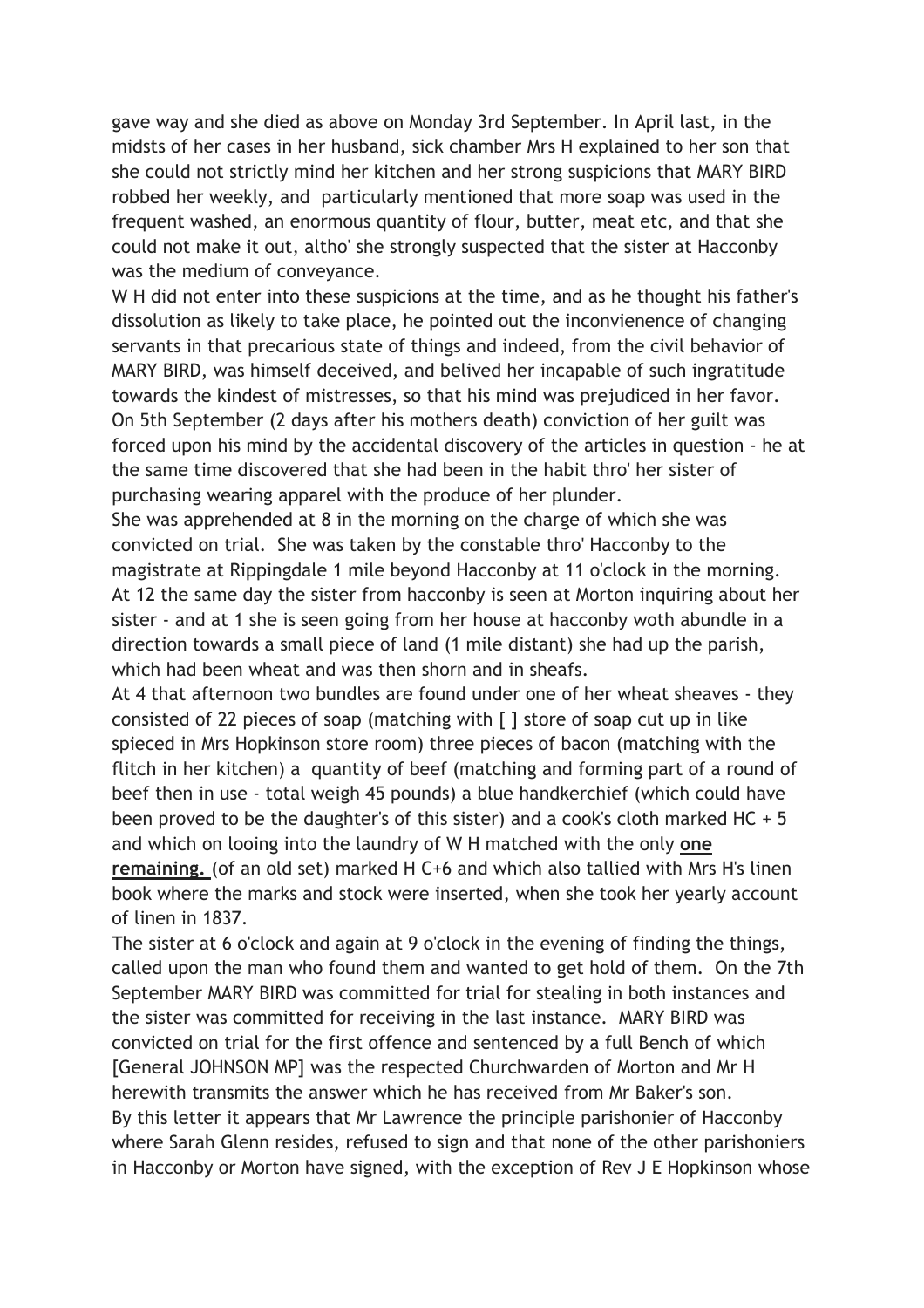state has been already described, and Miss E Hopkinson who, with a womanly feeling of confusion and dread of the word "transportation" which has pushed her judgment, has obtained the signature of her father, which act Mr W H has good reason for knowing that his father now sincerely laments.

Then having gor the names, the respected name of this aged and venerable man, to her petition the woman goes to Mrs Osborne of Bourn the former mistress of MARY BIRD and obtains her signature, and why does Mrs Osborne sign it Upon this Mr WH begs to submit the following curious facts:-

In the first place instead of 28 WH firmly belives that 38 is much nearer the mark of MARY BIRD's age.

Why did she quit Mrs Osborne's service

Answer - She was with child and as she alledged by Mrs Osborne's son

Upon MARY BIRD's committal for trial. Mr John Osborne Chief Constable for Aveland and a large farmer, and the husband of Mrs Osborne, confessed his great staisfaction at the detection of her conduct. He told Mr William Hopkinson not only that her conduct was immoral with other men and that she had drawn his son into the snare, but that he had found out that she had been in the habit of handling the ale out of his celler and that the comsumption of the ale had much diminished since she was discharged his service, and that he belived her to be for for nothing. In this age of [p n] sensebility on behalf of felons convicted upon a fair trial, there appears to be an absence of what is due to one's neighbour and one's country, and the excuses people form for lending their names to petitions to defeat public justice and most extrordinary.

Mrs Osbourne's excuse can surely only be, a feeling of confusion for one who may or whom may not be the mother of her son's child.

Mr W Hopkinson knows and apects that Mr Dodsworth's (the Curate of Bourn) have been added falsely because the Rev. W H's and Mr Osborne (the former ministers) names appeared on the petition and that he Mr Dodworths is now throughly ashamed that his name was so falsely lent.

The other names in Borne are added for like reason with the additional one that thir own clergyman's name has seen to it.

It is not going to far to aspect that the exposure and defeat of such a petition will give as much satisfaction to those, who have thus been led to sign it, as to those respectable persons in Morton and Hacconby (the scene of guilt) whop have consistently and conscientiously refused. Amongst the last the name of Mr Arden, a most honorable and influential man, mentioned in young Baker's letter, is particularly deserving of notice.

Considering the situation the Rev, H has held for 40 years as a magistrate and that of Clerk to the County Magistrates Mr WH has held, the latter agrees in Mr Arden's definition of this petition "as a very bad thing",and as opening a door for the encouragement of domestic robbery.

That this may be noticed without dekay, Mr W H gas taken the liberty of hastily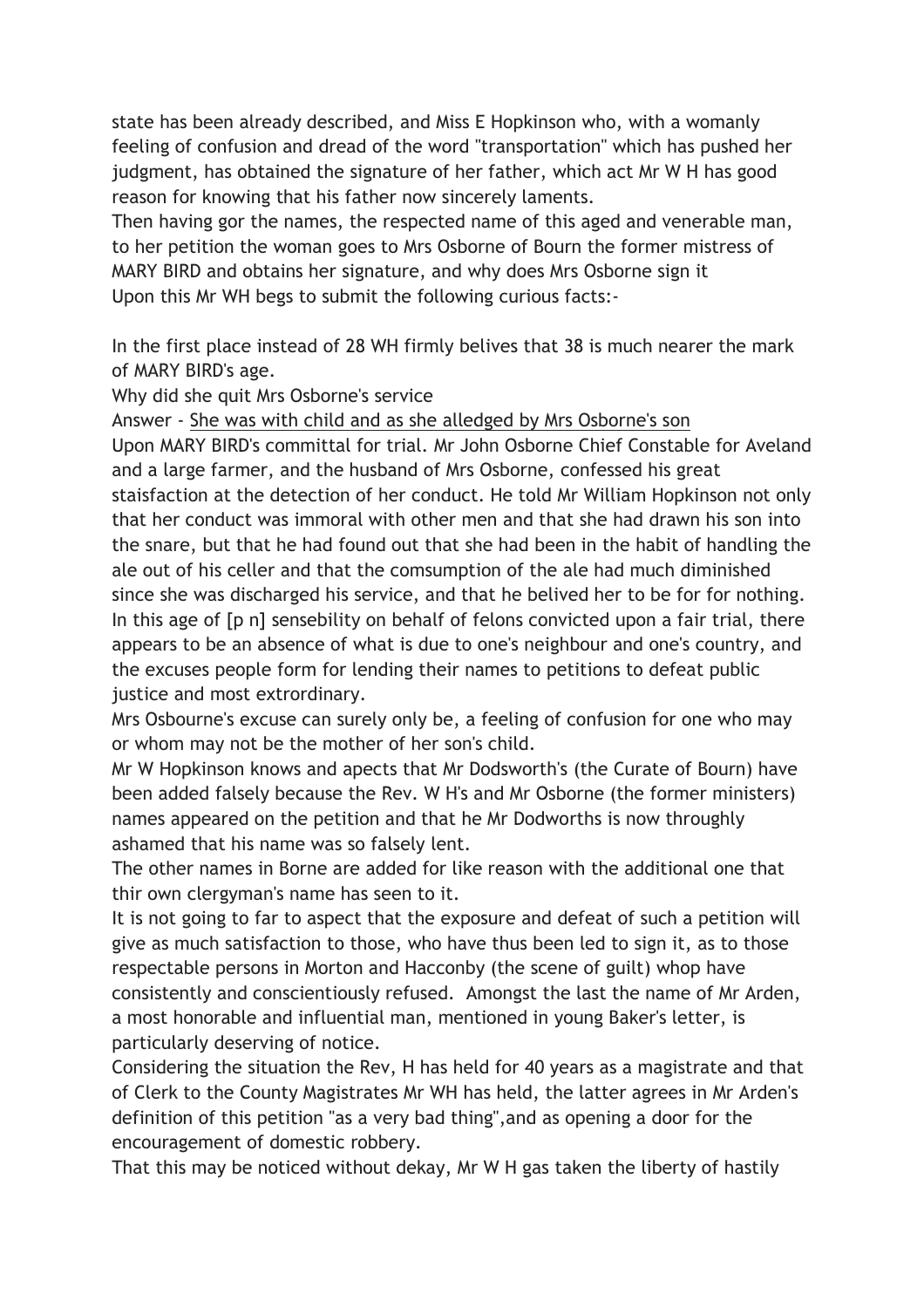putting down the facts and observation as they occur to him at the moment whilst he is in London and without having any papers to refer to; but if further information is required, Mr W Hopkinson is ready to offer it on his return to Stamford tomorrow. If Mr W Hopinson's recollection serves him right, the following were amongst the Magistrates on the trial; General Johnson MP Gilbert John [Neathiate] MP General Birch [Neynardion] Sir John Trollope Rev W Hildyard Rev. W Waters Rev Brownlow Villgins Layard ------------------------------

10 New Ormond Street 30 November 1838 NB

It is notorious, and proved in that part of the County that the Bench at Bourn are lenient in the sentences and offer every chance for reformation in offenders.

 $-$ 

Mr Hopkinson at "Jenkins and Co" 8 New Inn London

--------------------------------

Morton 24 November 1838

Sir,

 On Saturday morning I went over to Mr Lawrence to learn the particulars of SARAH GLEN'S petition, but he, refusing to sign it, knew noting about it. I afterwards saw SARAH GLEN who asked me whether I thought Mr W Hopkinson would do anthing for her, she said the petition was drawn up by Mr Standland of Boston, addressed to Lord John Russell, praying for a mitigation of her sisters sentence. The first signature is the Rev. E Hopkinson, who has repeatedly said he did not like to do it - next the Rev. J Dodsworth of Bourn. Mr Osborn - Mr Phillips, - Mr William Layton - Mr William - Mr William Harvey, - Mrs E Thorpe - Mrs Osborn - Mr J Osborn - Mr Todd Mr Thistleton - Mr Clifton and most of the respectable inhabitants of the place.

Not one in Hacconby or Morton have signed save Mr and Miss E Hopkinson who are quite well. I gave your letter to Mr Arden on Friday morning who was sorry to say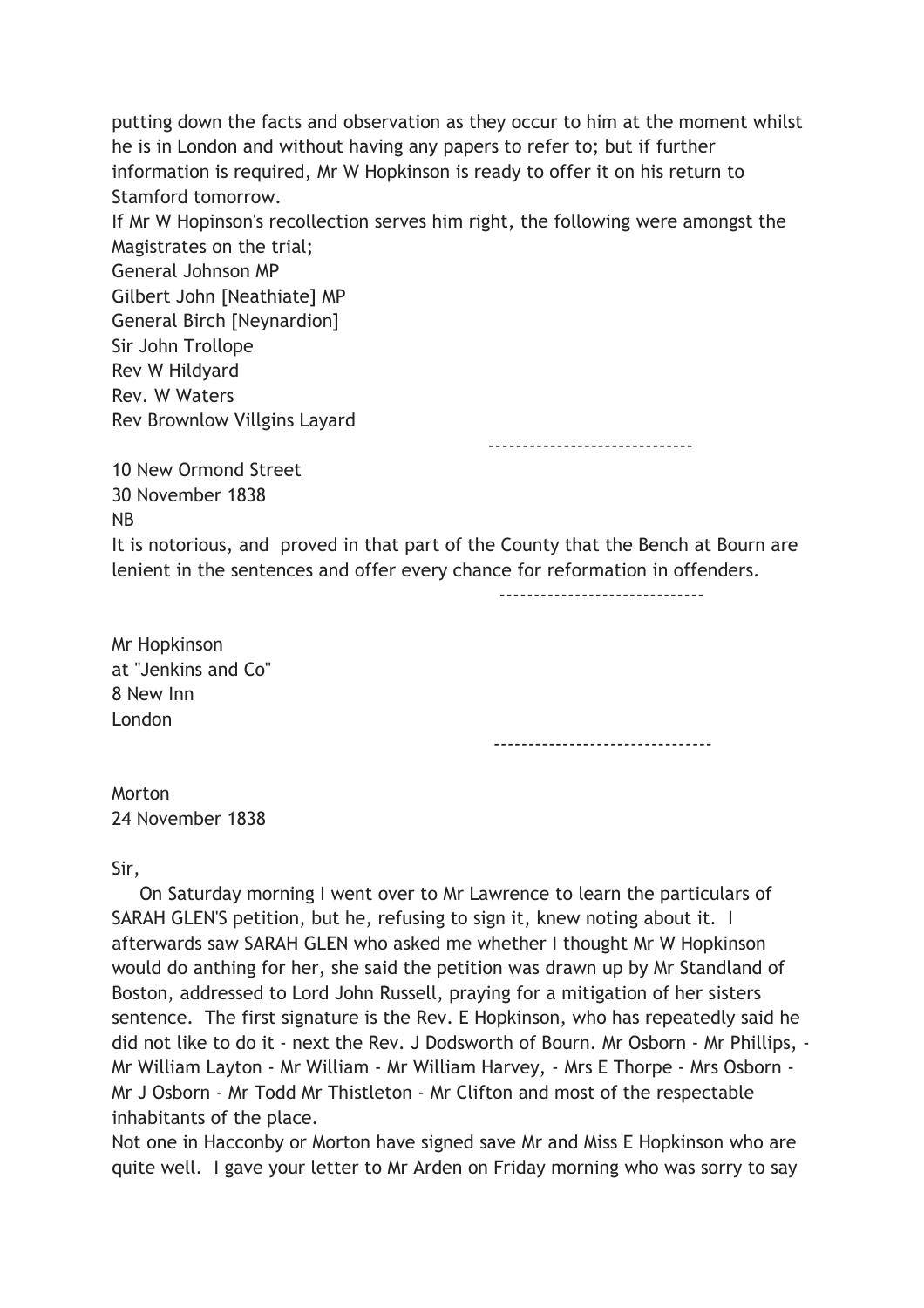is very unwell, but thought the petition is a very bad thing, and advised me to glean all the information I was able. Sir

 Yours most respectfully J Baker

**PS** 

Dr Hopkinson was with my brother this morning and hopes there is a chance of his recovery.

----------------------------------------

Answer 31 December 1838

Boston 22 December 1838

My Lord

 About a month since a memorial was forwarded to your Lordship by the Rev. Dodsworth, Vicar of Bourne in Lincolnshire, signed by a great portion of the respectable inhabitants of Borne and the neighbourhood, including the Prosecutor (the Rev, E Hopkinson one of the County Magistrates) praying for a mitigation of the sentence of transportation passed on MARY BIRD convicted at the last Quarter Sessions of the Peace held at Bourne for the pasts of Hesteven on a charge of felony.

Mr Dodsworthy not having received any comminication from your Lordship on the subject and the meorialist fearing the prisoner may be sent out of the country, may I request that your Lordship will at your earliest convienence consider the memorial and favour me with your determination thereon.

 and I have the honor to be my Lord your Lordships humble servant [ land]

--------------------------------------

## MARY BIRD'S PETITION

Sir

 I now send you the statement counter to this, which I think it just and necessary to make, and which I respectfully offer to the due consideration of Her Majesty's Home Secretary.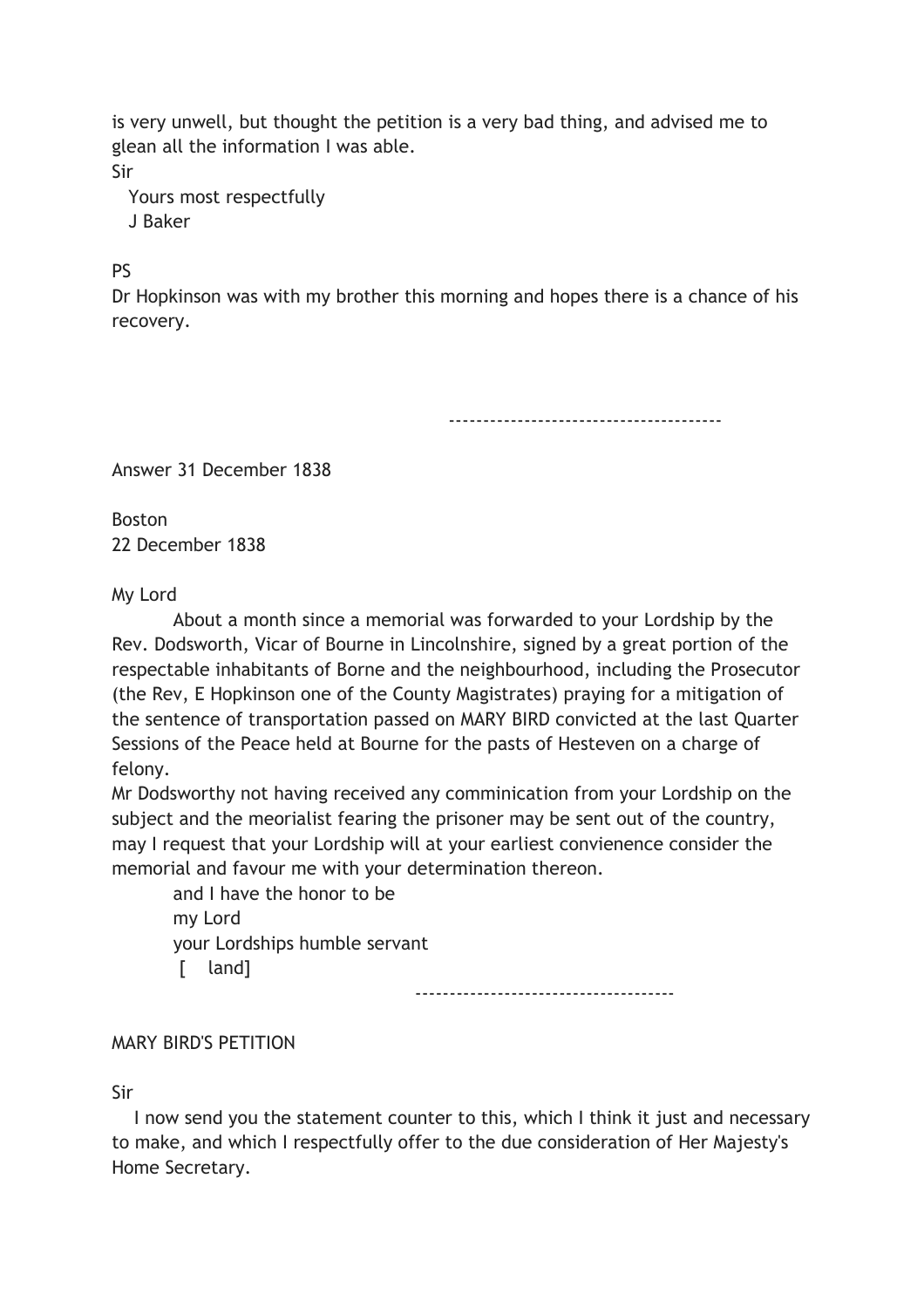I am Sir Your obliged humble servant William Hopkinson of Stamford 10 New Ormond Street 30 November 1838

J H Capper Esq Home Office

-------------------------

Bourne 15 November 1838

MARY BIRD supplicator lived servant with me for ten years during which time I belived her to be sober and honest

Mr J Osborne

-------------------------

BORNE NOVEMBER 17 1838

MARY BIRD lived servant twelve months in my service during the time she lived with me, she was a good a servant ever [ came in a pair of doves] as steady and as honest

George [Hiesetton]

-------------------------------------

MARY BIRD - AGED 28

LINCOLN QUATER SESSIONS BOURN OCTOBER 1838

7 YEARS TRANSPORTATION

GAOL REPORT - CHARACTER - VERY GOOD - RESPECTABLE

----------------------------

To the Right Honourable Lord John Russel Secretary of State for the Home Department.

We the undersigned inhabitants of Bourne and the neighbourhood thereof in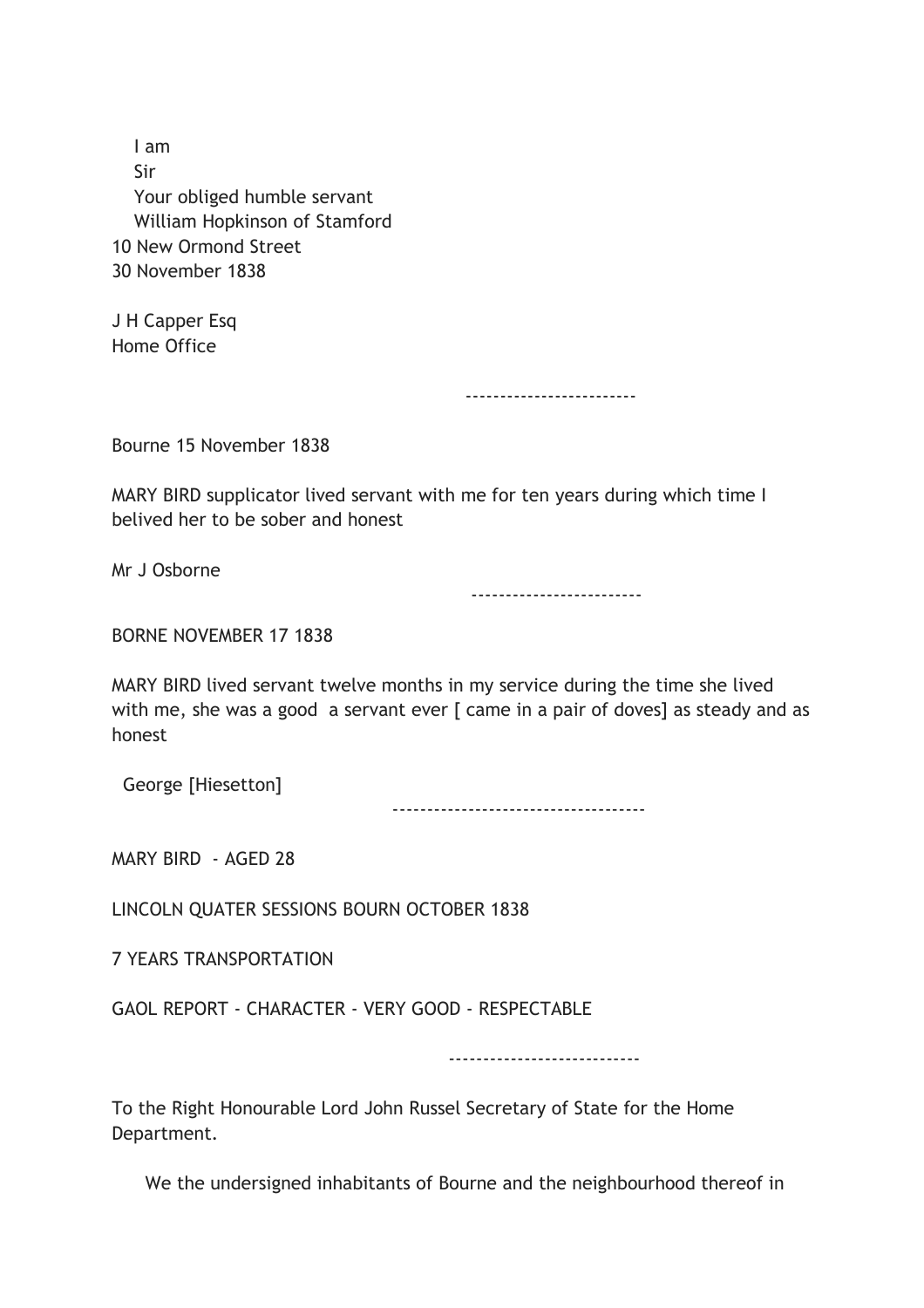the County of Lincoln beg to lay before your Lordship the following statement and to claim your Lordship's favourable consideration of the same.

 At the last Quarter Sessions of the Peace holden at Bourne in the said county MARY BIRD a domestic servant in the establishment of The Rev. E Hopkinson of Morton was indicted for stealing from him several pieces of meat, butter and a small quantity of flour.

 On the trial it was proved that these articles had been [secretered ] by the prisoner in a tub in the diary with the intention of appropriating the same faudulently to her own use and the Jury being satisfied of this convicted the prisoner and she was sentenced by the court to seven years transportation.

 We do not complain to your Lordships either of the verdict or the sentence the former having been given on satisfactory evidence the latter passed doubtless from the feeling that the prisoner being a servant of the Prosecutor her offence [m ] a severe punishment. Although the fact did not appear on the trial yet it is a notorious that the prisoner was induced to commit this theft at the instigation of those whose duty it was to discourage and prevent her committing the crime and as the prisoner's character previously to the confession of this offence was [un ] having lived twelve years in the service of her two former Masters, we are induced to hope your Lordship will think this a case on which to interfere and direct a investigation of the sentence, and should your Lordship accede to our request we have every reason to hope that the prisoner sensible of her own disgrace and greatful of your Lordship's clemency will become a reformed and respecful member of society.

Samuel Hopkinson - Vicar of Morton James Dodsworth - Vicar of Bourne WH Phillips - Overseer William Layton - Churchwarder of Bourne James Clifton - Merchant Charles Robertsd - Grocer - Bourne William Todd - Mercer Thomas Chamberlain - Innkeeper - Bourne George Hiselton - Farmer - Bourne Robert Buld - Innkeeper - Bourne Thomas Shipley - Butcher James Crosbie - Tea Dealer - Bourne William Mullett - Druggist - Bourne James Osbourne - Glaizer - Bourne E M Halford - Butcher - Bourne Joseph Thorp - Innkeeper Joseph Sims - Innkeeper John Sherwin - Publican Elizabeth Hopkinson - daughter of the Prosecutor